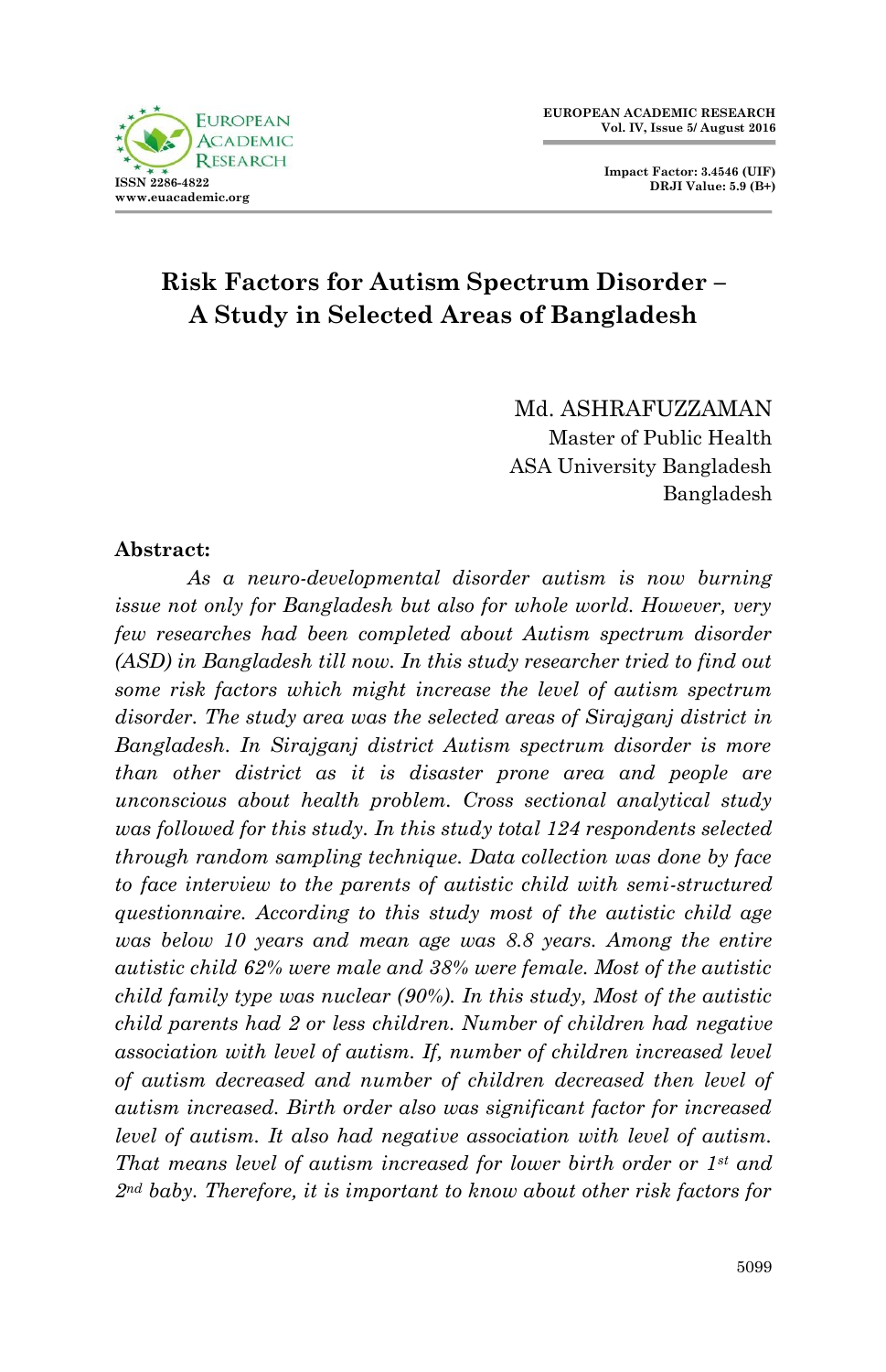*autism spectrum disorder by more research which may helpful for minimizing level of autism.*

**Key words:** Risk Factors; Autism Spectrum Disorder; Bangladesh

### **INTRODUCTION:**

Autism spectrum disorder is a complex neuro-developmental disability that typically appears during the first three years of life [1]. It is the result of a neurological disorder that affects the functioning of the brain  $[1, 2]$ . In 1943 Dr. Leo Kanner of the Johns Hopkins Hospital studied a group of 11 children and introduced the label early infantile autism into the English language. At the same time a German scientist, Dr. Hans Asperger, described a milder form of the disorder that became known as Asperger syndrome. Thus these two disorders were described and are today listed in the Diagnostic and Statistical Manual of Mental Disorders (DSM-IV) as two of the five pervasive developmental disorders (PDD), more often referred to today as autism spectrum disorders (ASD) [3]. All these disorders are characterized by varying degrees of impairment in communication skills, social interactions, and restricted, repetitive and stereotyped patterns of behavior. The pervasive developmental disorders, or autism spectrum disorders, range from a severe form, called autistic disorder, to a milder form, Asperger syndrome  $[3, 4]$ . Autism and its associated behaviors have been estimated to occur in as many as 2 to 6 in 1000 individuals [5]. Autism is more prevalent in boys than girls and knows no racial, ethnic, or social boundaries [6]. Family income, lifestyle, and educational levels do not affect the chance of autism's occurrence. In Bangladesh context, it is not possible to find out the genetic predisposition or environmental factors, rather researcher interest to explain the present sociodemographic condition of autistic children in Bangladesh. It is established that autism spectrum disorder has a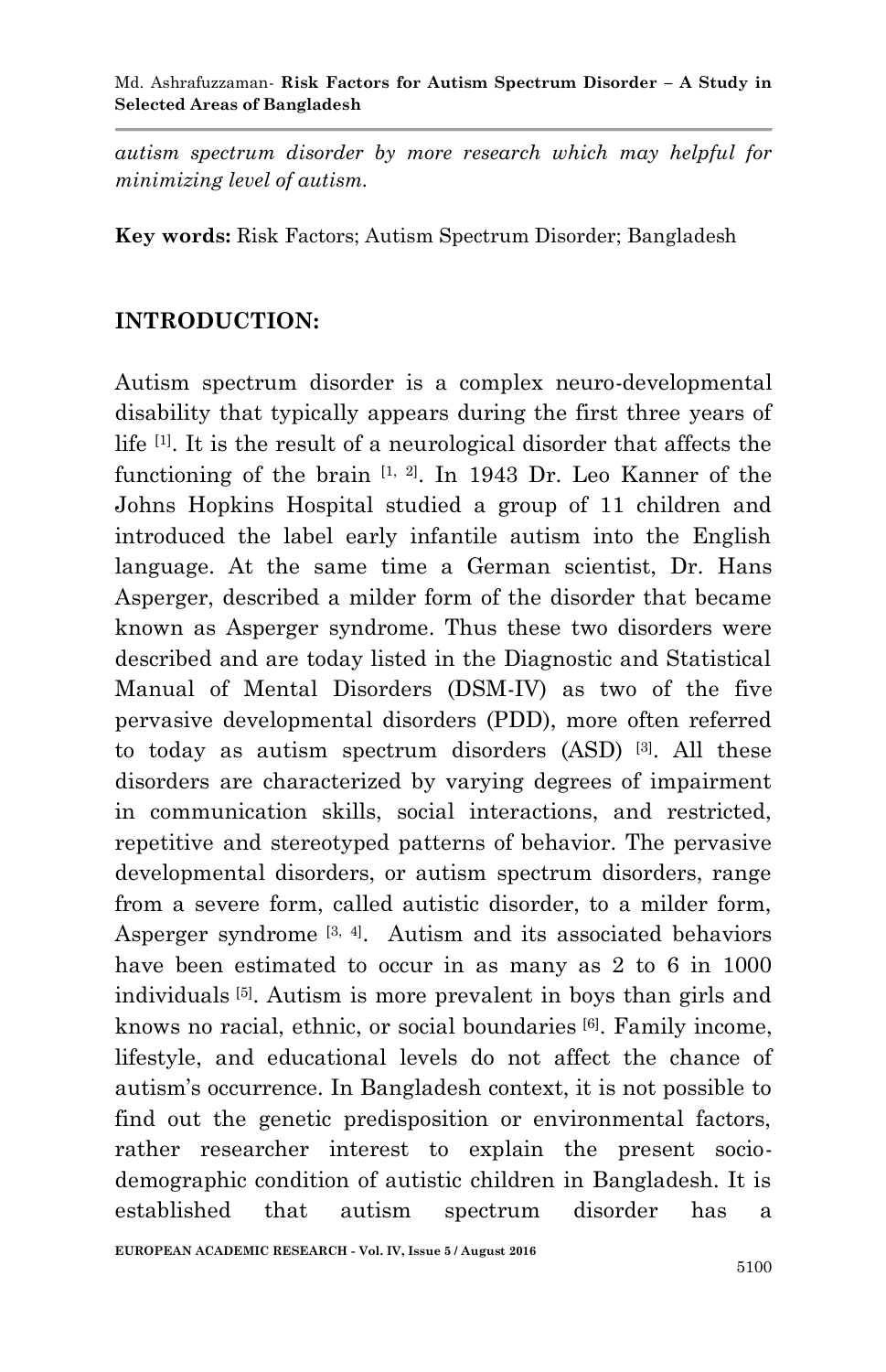neurobiological basis, which manifests itself through behavioral abnormalities.

## **METHODOLOGY:**

In this study cross sectional analytical study was followed. Study was carried out at the selected areas of Sirajganj district of Bangladesh. This study was conducted among 124 preidentified autistic children lived in Sirajganj district. Sample size was selected by simple random sampling technique. The entire 124 autistic children were selected by lottery method and they were below 18 years old. Data collection was conducted through face to face interview to the autistic child parents with semi-structured questionnaire. Autistic child parents willingly answered the entire question which was clearly defined by researcher. Then entire data properly processed for analysis in SPSS (Version 17.0). Frequency analysis was done almost all the relevant variable. Chi-square analysis had done with crosstabulation for socio-demographic factors and level of autism. Regression analysis had done for quantitative variables and level of autism. Level of autism was determined by following guidelines:

| 01. | Eye contact                              | Occasionally<br>Frequently<br>1<br>0                   |  |
|-----|------------------------------------------|--------------------------------------------------------|--|
|     |                                          | Never<br>$\overline{2}$<br>Rarely<br>3                 |  |
| 02. | Able<br>to<br>communicate<br>verbally    | Occasionally<br>Frequently<br>$\Omega$<br>1            |  |
|     |                                          | Rarely<br>Never<br>3<br>2                              |  |
| 03. | is<br>Responds<br>when<br>name<br>called | Occasionally<br>Frequently<br>$\mathbf{1}$<br>$\Omega$ |  |
|     |                                          | Never<br>Rarely<br>$\overline{2}$<br>3                 |  |
| 04. | Asks question                            | Occasionally<br>Frequently<br>$\Omega$<br>1            |  |
|     |                                          | Rarely<br>Never<br>2<br>$\overline{3}$                 |  |

**Autism Related Observation to determine level of Autism (01-25)**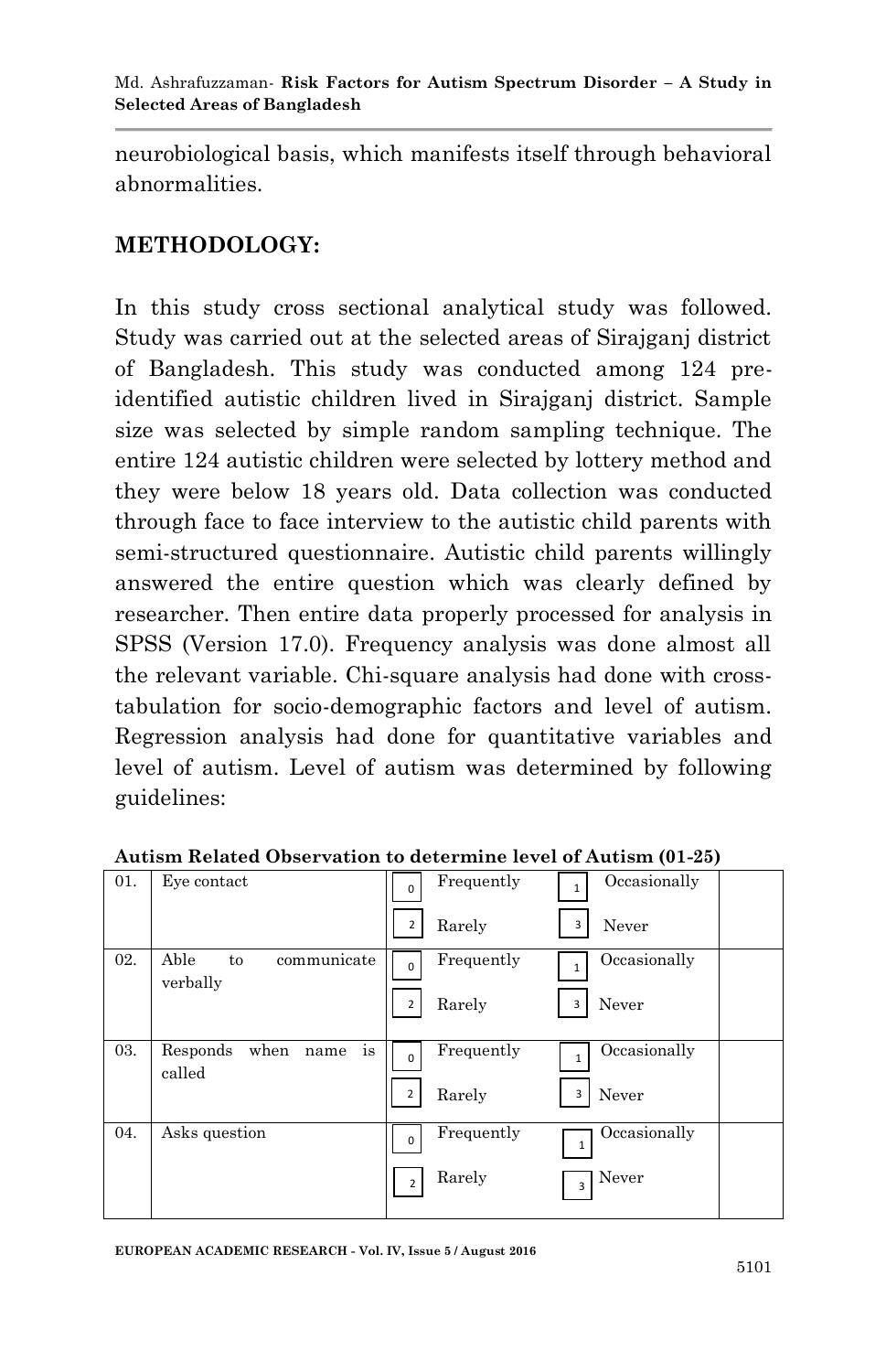| 05. | Answers questions                                        | 0              | Frequently   | $\mathbf{1}$               | Occasionally    |
|-----|----------------------------------------------------------|----------------|--------------|----------------------------|-----------------|
|     |                                                          | $\overline{2}$ | Rarely       | 3                          | Never           |
| 06. | Repeats words or phrases                                 | $\mathbf{0}$   | Never        | 1 <sup>1</sup>             | Rarely          |
|     |                                                          | $\overline{2}$ | Occasionally | 3 <sup>1</sup>             | Always          |
| 07. | Unable<br>understand<br>to<br>simple directions          | $\mathbf{0}$   | Never        | $\mathbf{1}$               | Rarely          |
|     |                                                          | $\overline{2}$ | Occasionally | $\overline{3}$             | Always          |
| 08. | Unusually fearful of people<br>other than family members | $\mathbf{0}$   | Never        | $\mathbf{1}$               | Rarely          |
|     |                                                          | $\overline{2}$ | Occasionally | 3                          | Always          |
| 09. | Self smiling                                             | $\overline{0}$ | Never        |                            | Rarely          |
|     |                                                          | $\overline{2}$ | Occasionally | $\overline{\mathbf{3}}$    | Always          |
| 10. | Interacts<br>with<br>other<br>children                   | $\mathbf{0}$   | Frequently   | $\mathbf{1}$               | Occasionally    |
|     |                                                          | $\overline{2}$ | Rarely       | 3                          | Never           |
| 11. | Affectionate<br>and<br>loving<br>toward parents          | $\mathbf{0}$   | Frequently   | $\mathbf{1}$               | Occasionally    |
|     |                                                          | $\overline{2}$ | Rarely       | 3                          | Never           |
| 12. | Flaps arms or hands                                      | 0              | Frequently   | $\mathbf{1}$               | Occasionally    |
|     |                                                          | $\overline{2}$ | Rarely       | 3                          | Never           |
| 13. | Adapts to new situations                                 | $\overline{0}$ | Always       | $\mathbf{1}$               | Occasionally    |
|     |                                                          | $\overline{2}$ | Rarely       | 3                          | Never           |
| 14. | Destructive & aggressive                                 | $\mathbf{0}$   | Never        | $\mathbf{1}$               | Rarely          |
|     |                                                          | $\overline{2}$ | Occasionally | 3                          | Always          |
| 15. | Bites own self (hand, wrist<br>or arm)                   | $\mathbf{0}$   | Never        | $\mathbf{1}$               | Rarely          |
|     |                                                          | $\overline{a}$ | Occasionally | 3                          | Always          |
| 16. | Examines objects closely in<br>front of eyes             | $\overline{0}$ | Always       | $\mathbf{1}$               | Occasionally    |
|     |                                                          | $\overline{2}$ | Rarely       | 3 <sup>1</sup>             | Never           |
| 17. | Difficulty<br>with<br>resists<br>wearing clothing        | $\mathbf{0}$   | Never        | 1                          | Rarely          |
|     |                                                          | $\overline{2}$ | Occasionally | $\overline{\phantom{a}}$ 3 | $\rm\bf Always$ |
| 18. | Becomes<br>anxious<br>or<br>distressed without obvious   | $\mathbf 0$    | Never        | $\mathbf{1}$               | Rarely          |
|     | reason                                                   | $\overline{2}$ | Occasionally | 3                          | Always          |
| 19. | Laughs or giggles without<br>obvious reason              | $\mathbf 0$    | Never        | $\mathbf{1}$               | Rarely          |
|     |                                                          | $\overline{2}$ | Occasionally | $\overline{\phantom{a}}$   | Always          |
|     |                                                          |                |              |                            |                 |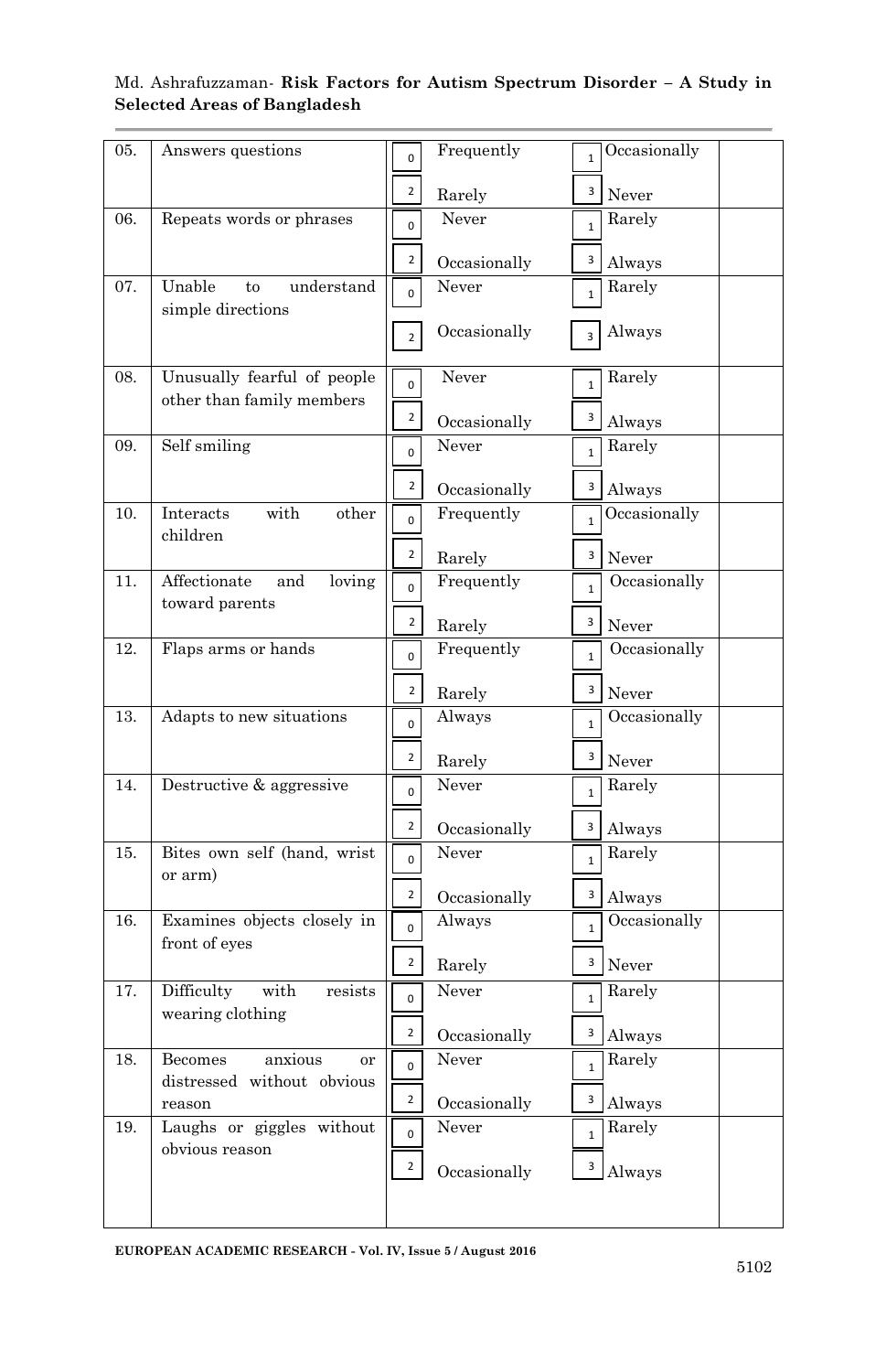| 20. | Appears apathetic in most<br>situation                 | 2                          | Never<br>Occasionally | 3      | Rarely<br>Always      |
|-----|--------------------------------------------------------|----------------------------|-----------------------|--------|-----------------------|
| 21. | of<br>Cautious<br>appropriate<br>danger                | $\Omega$<br>$\overline{2}$ | Always<br>Rarely      | 1<br>3 | Occasionally<br>Never |
| 22. | Needs help washing hands,<br>brushing teeth, toileting | $\Omega$<br>2              | Never<br>Occasionally | 1<br>3 | Rarely<br>Always      |
| 23. | Jumps over small objects<br>without falling            | 2                          | Frequently<br>Rarely  | 3      | Occasionally<br>Never |
| 24. | Eats inedible objects                                  | <sup>n</sup><br>2          | Never<br>Occasionally | 3      | Rarely<br>Always      |
| 25. | Has difficulty falling asleep                          | 2                          | Never<br>Occasionally | 1      | Rarely<br>Always      |

To determine the level of autism 25 observations were made with diagnostic and prognostic criteria. Level of Autism determined with average number of level of 25 criteria.

Therefore,

### **Level of Autism = Total level of 25 criteria/25.**

There are three level of Autism. Level 01 indicates as mild, Level 02 indicates as moderate, Level 03 indicates as severe. (Source: Disability detecting service through Department of Social Service, Bangladesh, 2013-14)

### **RESULTS:**

### **Education of Parents:**

Education plays an important role regarding autism. Therefore, education one of the key factors that attributes in the decision regarding autism related various problems. Mother education is a great factor which helps her to take decision for her child. In this study Fathers of autistic children were more likely to have higher secondary education. The modal category was  $0.5$ (16.7%). 6-10, 11-16, >16 completer fathers consisted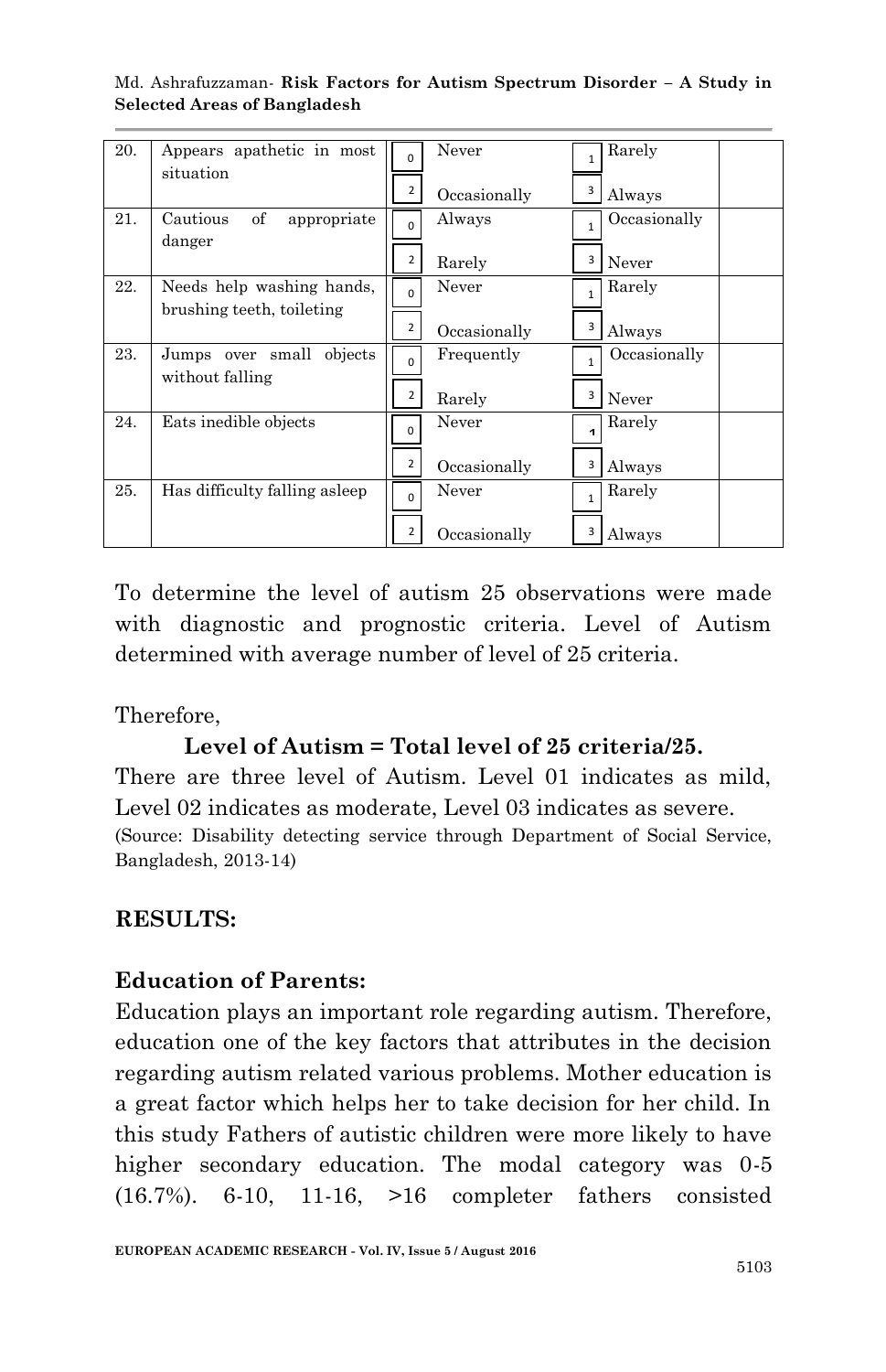respectively 22.2%, 44.4% and 16.7%. It seems the father admitted their children to centre are not cautious but want their child to be adaptive with the society. Mothers of autistic children were more likely to have secondary education. The modal category was 0-5 (22.2%). 6-10, 11-16, >16 completer mothers consisted respectively 44.4%, 27.8%, 5.6%. It seems the mother admitted their children to centre are also not cautious.

| Schooling Years of   Percentage |       | Schooling Years of Percentage |       |
|---------------------------------|-------|-------------------------------|-------|
| Father                          |       | mother                        |       |
| $0 - 5$                         | 16.7  | $0-5$                         | 22.2  |
| $6 - 10$                        | 22.2  | $6 - 10$                      | 44.4  |
| $11 - 16$                       | 44.4  | $11 - 16$                     | 27.8  |
| >16                             | 16.7  | >16                           | 5.6   |
| Total                           | 100.0 | Total                         | 100.0 |

**Table 1: Education of parents (n=124)**

### **Occupation of parents:**

Fathers were more likely to be private job & business than others. The modal category consisted with private job & business respectively 27.8% each. Among others the percentage of day labor & retired consisted of respectively 11.1% each. However, almost all mothers of autistic child (88.9%) were house wife.

| <b>Fathers</b>  | Percentage | <b>Mothers</b> | Percentage |
|-----------------|------------|----------------|------------|
| Occupation      |            | Occupation     |            |
| Govt. Job       | 16.8       | Govt. Job      | 5.6        |
| Private job     | 27.8       | Day Labor      | 5.6        |
| <b>Business</b> | 27.8       | House wife     | 88.8       |
| Retired         | 11.1       |                |            |
| Day Labor       | 11.1       |                |            |
| Others          | 5.6        |                |            |
| Total           | 100        | Total          | 100        |

**Table 2: Occupation of parents (n=124)**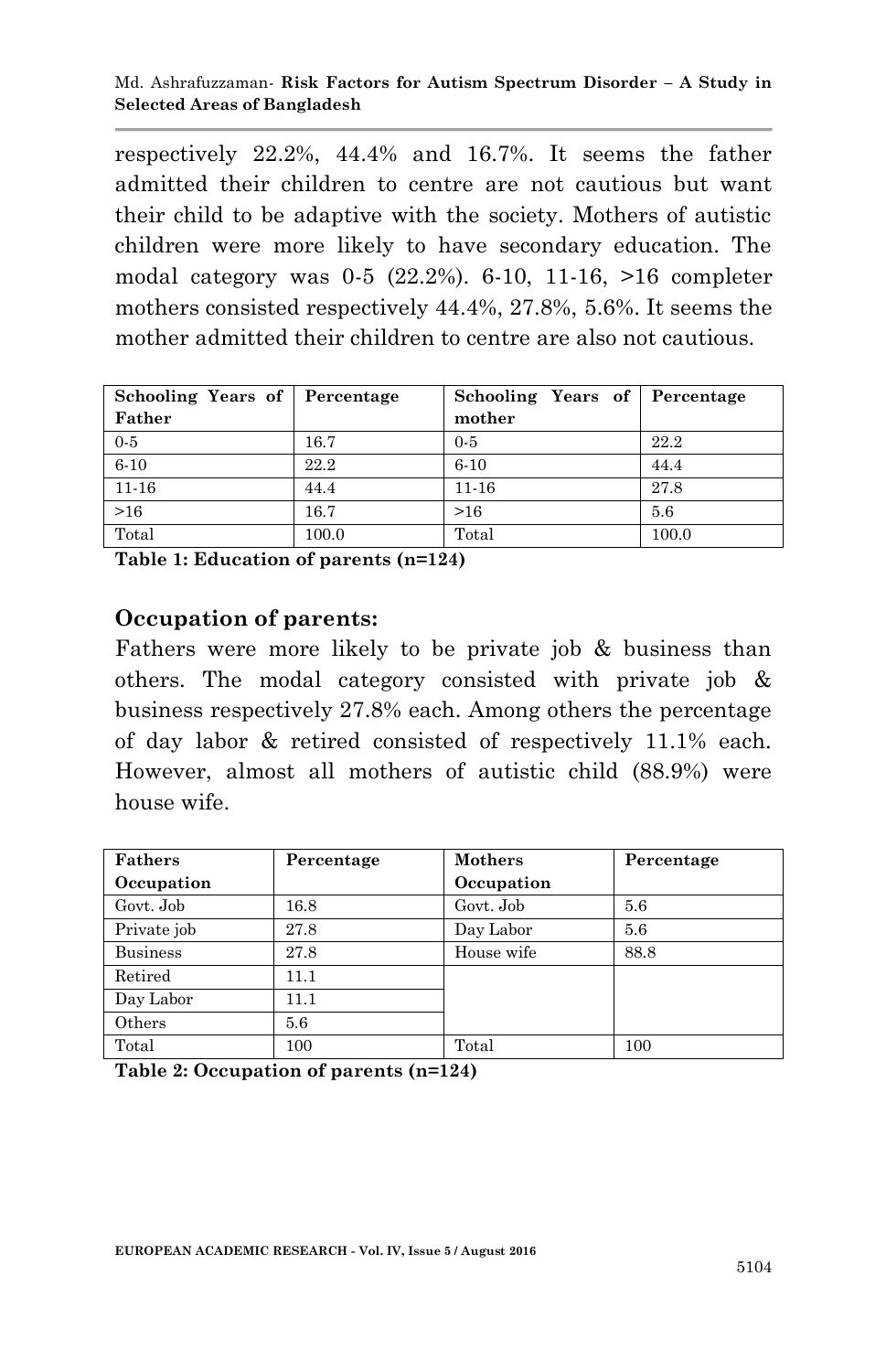### **Monthly Income:**

38.9% autistic child families' monthly family income was 3000- 10000Tk. Among others 33.3% & 27.8% families monthly income was 10000-20000Tk & >20000Tk respectively.

| Income Range | Percentage |
|--------------|------------|
| 3000-10000   | 38.9       |
| 10000-20000  | 33.3       |
| >20000       | 27.8       |
| Total        | 100.0      |

**Table 3: Monthly family income (n=124)**

## **Gender of the autistic child:**

Male child was more autistic than female. The ratio was 11:7.

| Gender | Percentage |
|--------|------------|
| Male   | 62         |
| Female | 38         |
| Total  | 100        |

**Table 4: Gender of the autistic child (n=124)**

## **Total number of children of the autistic child parents:**

Most of the autistic child parents has two children (39%), 29% parents has only one child and the rest has 3 or 4 children.

| Number of children | Percentage |
|--------------------|------------|
|                    | 29         |
|                    | 39         |
|                    | 16         |
|                    | 16         |
| Total              |            |

**Table 5: Number of the children of the autistic family (n=124)**

Number of Children of the autistic family has negative association with level of autism that means if number of children increased then level of autism decreased. On the other hand birth order also has negative association with level of autism.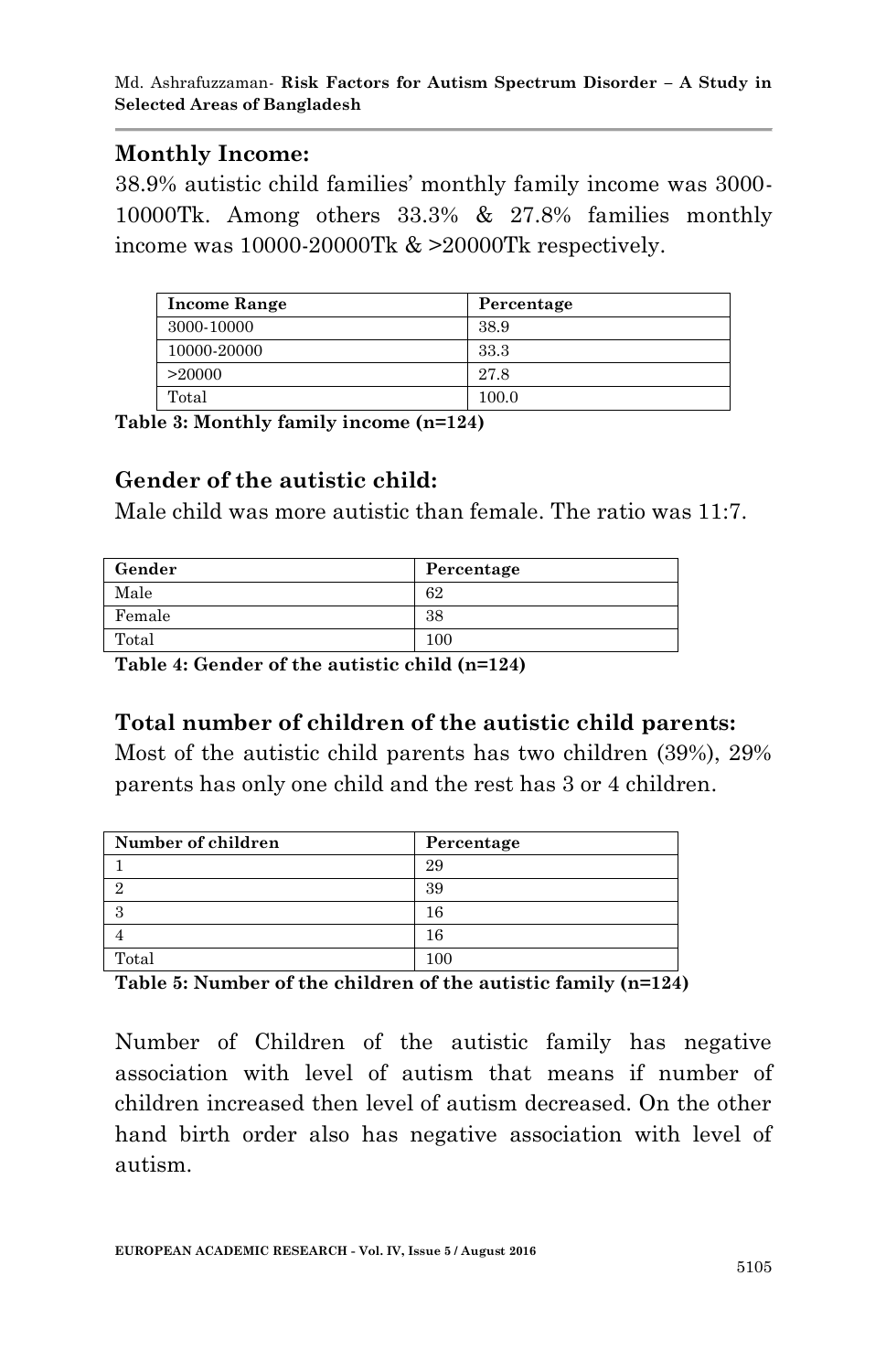| $\sigma$<br>Number                   | Level of Autism |          |          | Chi-square | P value |
|--------------------------------------|-----------------|----------|----------|------------|---------|
| children                             | Mild            | Moderate | Severe   | value      |         |
|                                      | 7               | 21       | 7        |            |         |
| $\overline{2}$                       | 14              | 27       | 7        |            |         |
| 3                                    | 21              | $\Omega$ | $\Omega$ | 5.955      | 0.015   |
| 4                                    | 20              | $\Omega$ | $\Omega$ |            |         |
| Total                                | 62              | 48       | 14       |            |         |
| Birth order of the autistic children |                 |          |          |            |         |
| 1 <sup>st</sup>                      |                 | 41       | 7        |            |         |
| 2 <sub>nd</sub>                      | 20              | 7        | 7        |            |         |
| 3rd                                  | 21              | $\Omega$ | $\Omega$ | 5.918      | 0.015   |
| 4 <sup>th</sup>                      | 14              | $\Omega$ | $\Omega$ |            |         |
| Total                                | 62              | 48       | 14       |            |         |

**Table 6: Association between socio-demographic factor and level of autism (n=124)**

Most of the autistic children were mild level of autism. It is about 50%. 39% children were moderate level and only 11% were severe level.



**Figure 1: Distribution of the autistic child according to level of autism**

## **DISCUSSION:**

This study has attempted to discover some socioeconomic & demographic variables for which autism might occur in children and also increase the level of autism. According to this study almost 62% autistic children were Male and 38% autistic children were female and the ratio between male and female were 11: 7. From other study it is proved that male are more suffering from autism spectrum disorder than female  $[6, 7]$ . Male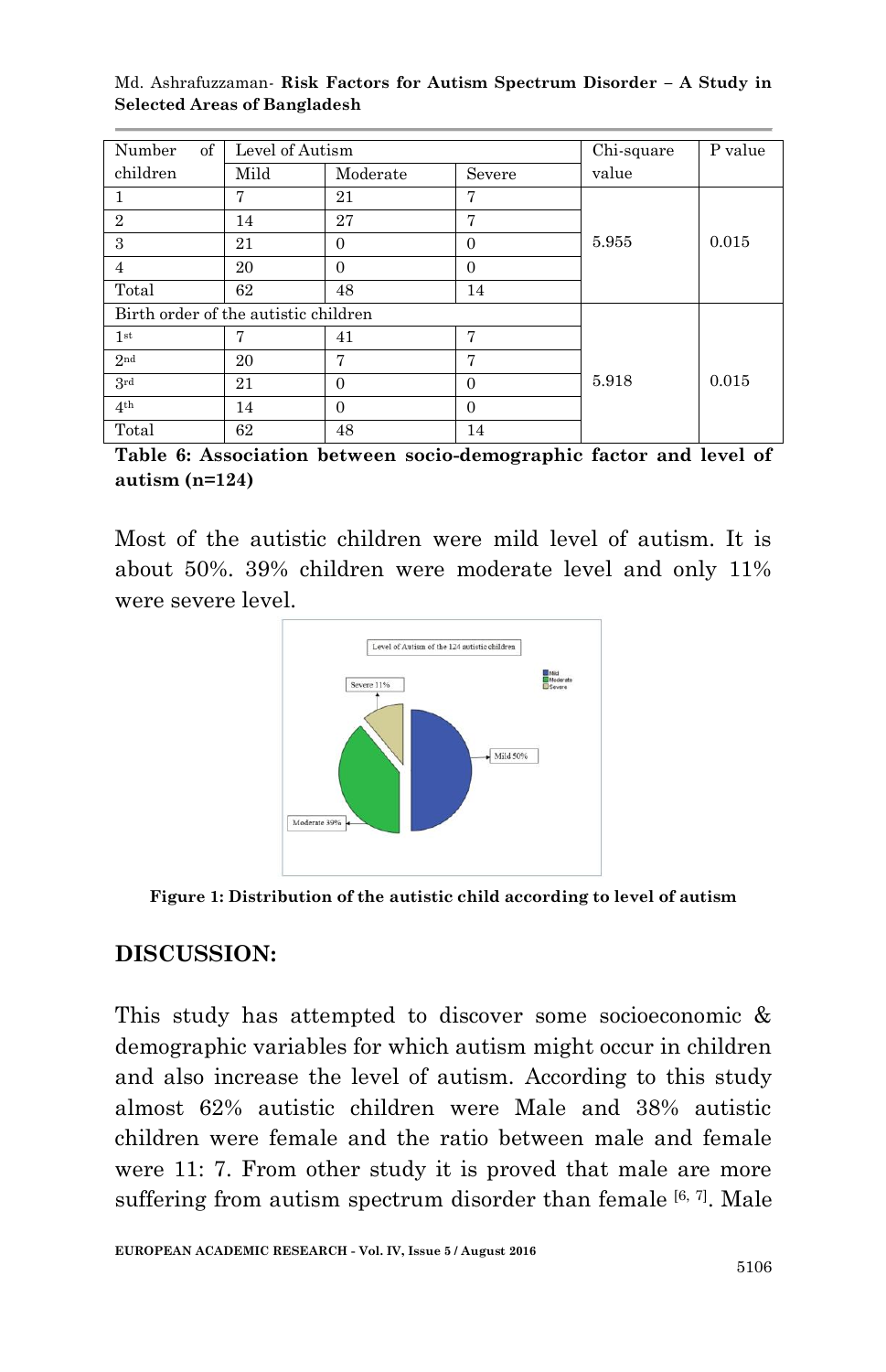children are predominantly risky for autism spectrum disorder. Education, Occupation and family income has no effect on autism spectrum disorder. From other study it is evidence based that above factors has no or less effect on autism spectrum disorder. However, number of children of parents is very important factor for increased level of autism spectrum disorder. In this study most of the parents has two children (39%), 29% parents has only one child and the rest has 3 or more children. Moreover, those parents have more children their autistic child was less severity than other parents who have 1 or 2 children  $[8]$ . According to this study number of children has negative association with the level or severity of autism spectrum disorder. It is evidence based that if, autistic child played or gathered with more same aged children their level of autism reduced than other autistic children. In this study; it is observed that most of the autistic children have got poor or low breast feeding. Therefore, Breast feeding is closely related with the level and occurrence of autism. Completely no or low breast feeding may lead to autism and also increase the level of Autism. Breast feeding plays an important role to build mental and physical health of children. First six months every child needs exclusive breast feeding. Only one child has got exclusive breast feeding. Therefore, Exclusive breast feeding might reduces autism in children. That is why no or low breast feeding might increase the level of autism spectrum disorder. Birth order is also important for level of autism spectrum disorder. First and second baby has higher level of autism than third or fourth baby. It is also clearly evidence based that first baby has higher level of autism than second, third or next order baby. As first baby got no near aged company by family their level of autism increased. According to this study birth order of the autistic children has negative association with the level of autism spectrum disorder. In this study most of the autistic children has mild level of autism (50%), 39% has moderate level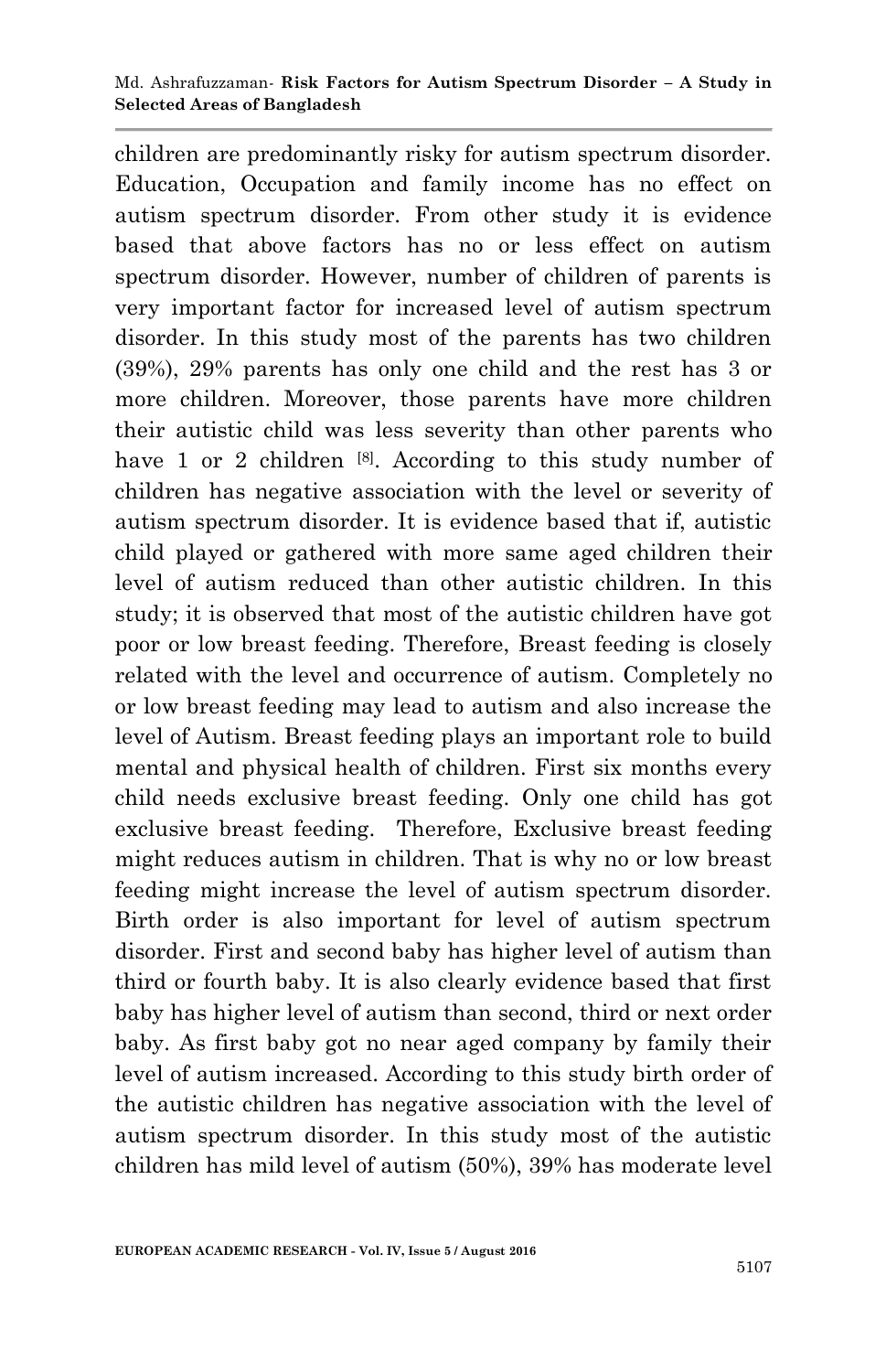and only 11% has severe level of autism. Autism spectrum disorder is not curable but manageable [9] .

## **CONCLUSION:**

Male children are more suffering from autism spectrum disorder (ASD) than female. More children of parents also reduce the level of autism in case of autistic child. In case of first baby the level of autism may higher than other order autistic child. Proper breast feeding is also important for reducing level of autism. As autism spectrum disorder is a manageable disorder we should manage autism spectrum disorder by proper management of autism.

### **REFERENCES:**

- 1. World Health Organization. **The ICD-10 Classification of Mental and Behavioral Disorders: Diagnostic Criteria for Research.** Geneva, Switzerland: World Health Organization; 1993. Available at: http:// [www.who.int/classifications](http://www.who.int/classifications) /icd/en/GRNBOOK.pdf. Accessed March 20, 2016.
- 2. Klin A, McPartland J, Volkmar FR. Asperger syndrome. In: Volkmar F, Paul R, Klin A, Cohen D, editors. Handbook of autism and pervasive developmental disorders. 3rd ed. New York: Wiley; 2005. Volume 1, Section I, Chapter 4, p. 88-125.
- 3. Klin A, Pauls D, Schultz R, Volkmar F. Three diagnostic approaches to Asperger syndrome: implications for research. J Autism Dev Disord. 2005; 35(2):221-34.
- 4. Huq, Sharmin. Das, Asim. **Adaptation of Pervasive Developmental Disorder Assessment Scale;** The Dhaka University Journal of Psychology 2007, vol 31, 11-22.